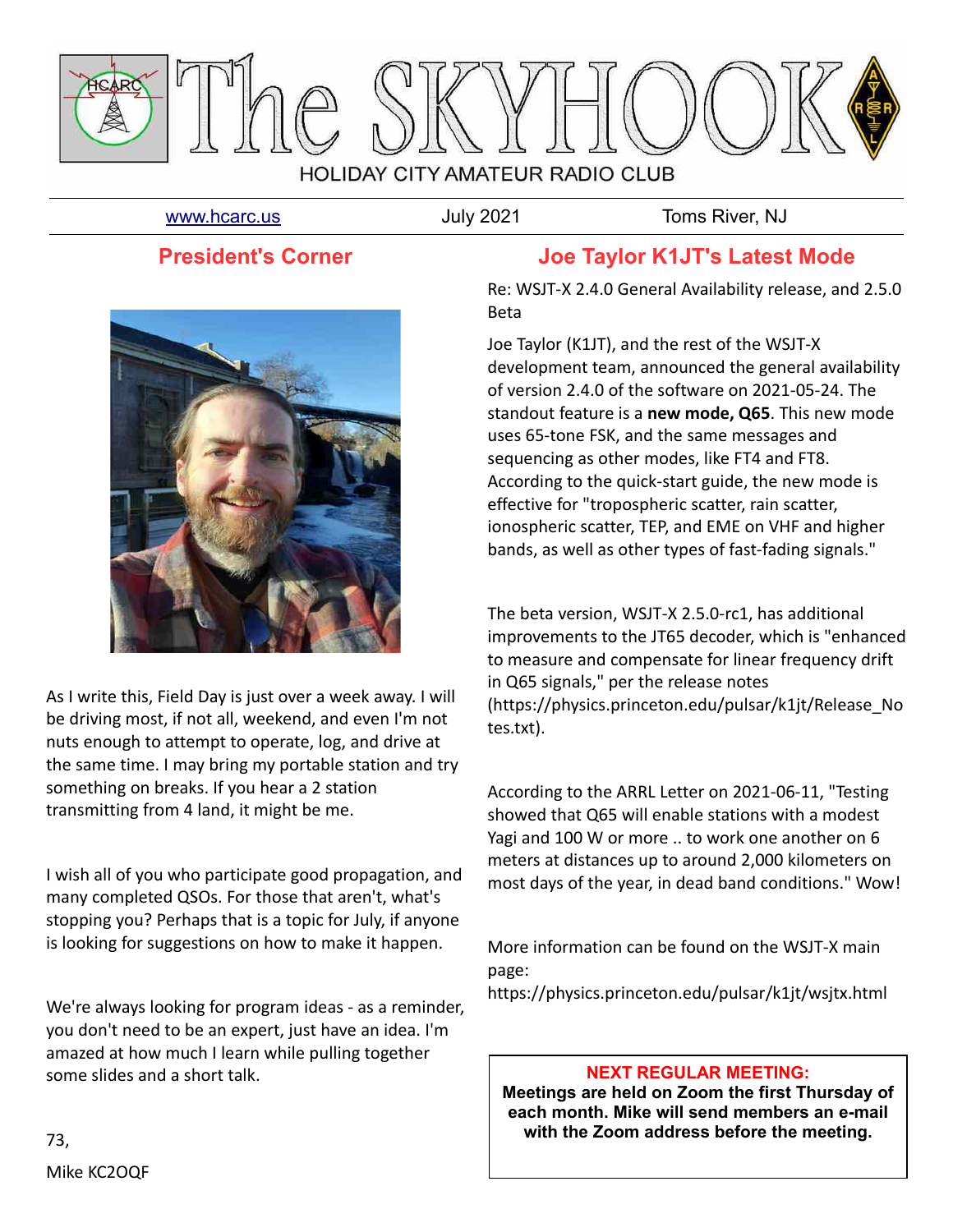## **Sandy Ottenberg**

 It is with sad regrets that we notify the club members of the passing of Sandy Ottenberg.

Sandy was the wife of club member Dave Ottenberg WA2DJN.

Sympathy cards may be sent to Dave Ottenberg at:

Lions Gate

Retirement Home

1100 Oak Rd.

Voorhees, NJ 08043

## **What's My Grid Square?**

Well, Silver Ridge Park East is in FM29vx, and Holiday Heights is in FM29vw. Holiday City West , Silver Ridge Park North and Cardfree Community of Holiday City are in FM29ux. If you're anywhere else, look up your call at QRZ.comand select **Explore**.

# **Keeping A Station Log**

A station log used to be a requirement, and some hams still prefer to use a formal log book to record every transmission. One advantage to keeping a complete detailed record of every transmission, even brief tests, is that when someone complains about interference, you may be able to show legal proof that your transmitter wasn't even running.

I once saved the company I was working for from a patent suit, because I was able to show, in my engineering logbooks, that the "invention" was obvious, at least to me, three years earlier.

Most hams that are active DXers prefer to use electronic logs and upload them to the ARRL's Log Book of the World. Getting started in LoTW requires first getting a digital "signature", then setting up your callsign information, including your name, address, and other information of special interest to DX contesters.

Your log is proof of what you can do with your radio. EBAY even has vintage ham radio logbooks for sale.

# **Ocean County ARES® News**

July 2021

The next VE session of Ocean County ARES will be on July 20<sup>th</sup> at 7:00 PM at the Ocean County EOC. Appointments are required. Contact Lead VE, John - N2LD, for an appointment.

**Starting in August**, Ocean County ARES will begin having meetings back in the Ocean County EOC (small room) as long as conditions do not change. It will be good to see everyone in person again!

I recently posted a picture of an emergency antenna on groups.io using 300 ohm twin lead. There is even an easier project posted on the ARRL website from 2004. The pdf for the project is available at: <http://www.wa2res.com/jpole-dual-band.pdf>

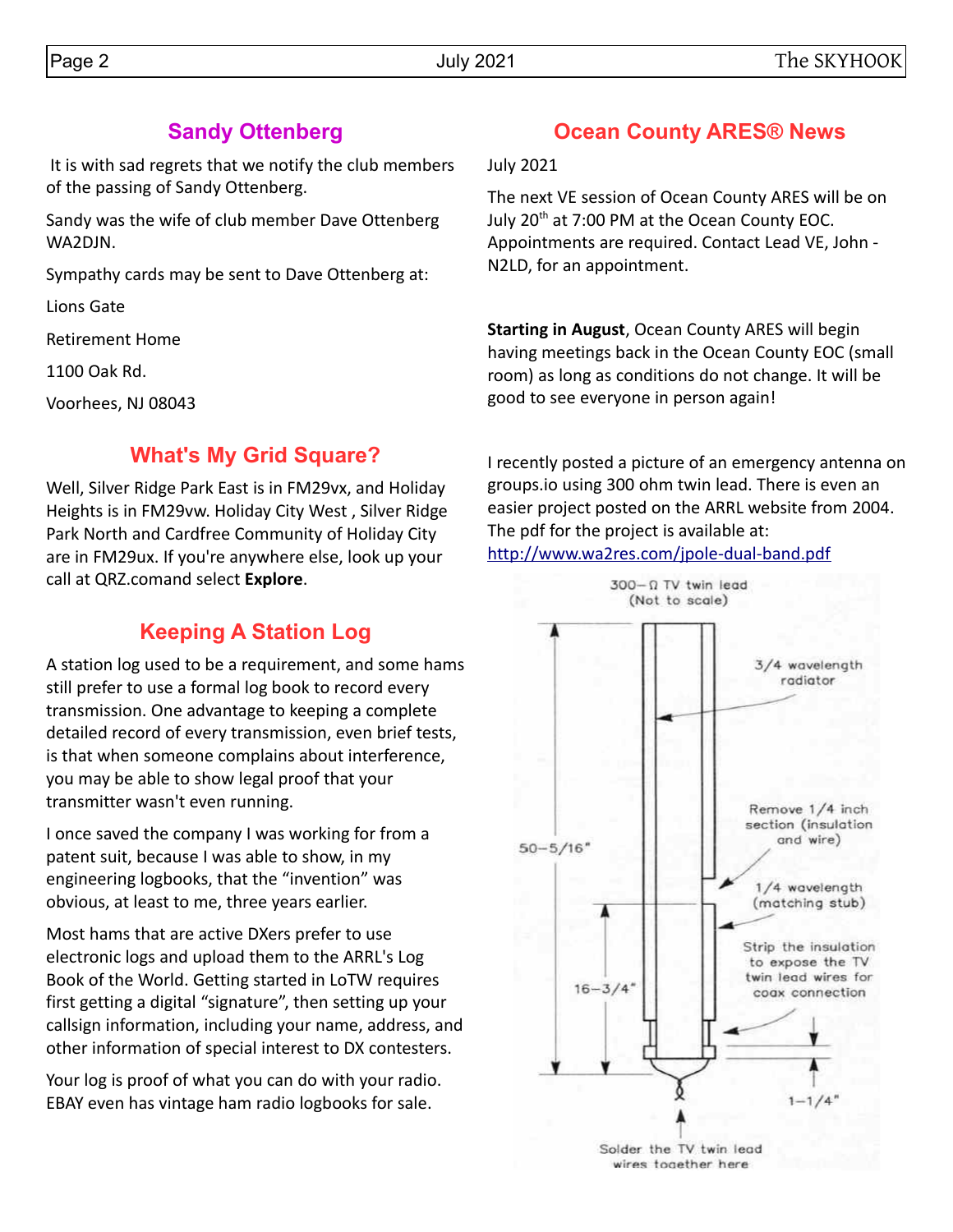## The SKYHOOK Dage 3



## **Happy Birthday To:**

Richard Costanza KD2VVG, John Hann K2JWH, Carl Lee W2PTZ, Stan Stafiej KB2PD, Lucille Hann, and Florence Schwab.

## **And Happy Anniversary To:**

John & Lucille Hann and Larry & Grace Puccio



It can be used on 2 meters and 70 cm with fairly low SWR. Twenty-five foot sections of inexpensive 300 ohm twin lead can be obtained on eBay. Just get the cheap stuff. No foam or thick versions. The antenna is a great alternative to an HT antenna, especially if you are on the fringe of a repeater.

Near the top of the antenna, punch a small hole and insert a small ty-wrap or piece of fishing line. The antenna can be hung from a tree branch or a tack in the overhead. Keep the feed line short to avoid loss. Six to eight feet should give you enough line to reach your HT. Cover the section where you attach the coax with a length of heat shrink to keep your solder joints from getting damaged. This is an excellent antenna to roll up and keep in your ARES go kit.

Want to become proficient with Winlink? Participate in Winlink Wednesday.

73 de WX2NJ

Bob Murdock

Ocean County Amateur Radio Emergency Service® EC

#### **Holiday City Amateur Radio Club Toms River, New Jersey Web Site** [www.hcarc.us](http://www.hcarc.us/)

| President                           | <b>Mike Carson</b>  | <b>KC2OQF</b>      | 917-830-4225 |
|-------------------------------------|---------------------|--------------------|--------------|
| <b>Vice President</b>               | <b>Carl Lee</b>     | W2PTZ              | 732-575-7558 |
| Secretary                           | <b>John Perry</b>   | <b>KD2NDY</b>      | 732-349-2705 |
| <b>Treasurer</b>                    | <b>Larry Puccio</b> | K <sub>2</sub> ODY | 732-349-2950 |
| <b>Executive Board Doug Poray</b>   |                     | <b>KC2TZC</b>      | 732-928-2316 |
| <b>Executive Board John Roberts</b> |                     | KQ4WR              | 732-350-1162 |
| <b>W2HC Trustee</b>                 | <b>Larry Puccio</b> | K <sub>2</sub> ODY | 732-349-2950 |

#### **CLUB COMMITTEES**

| <u> Refreshments:</u> | Marge KD2LNT pearl1122@comcast.net |
|-----------------------|------------------------------------|
| Webmaster:            | Steve N2WLH<br>N2WLH@yahoo.com     |
| <u>Programs</u> :     | (open)                             |
| Sunshine:             | (open)                             |
| <u>Field Day:</u>     | K2QDY 732-349-2950<br>Larry        |
| VE Sessions:          | K2QDY 732-349-2950<br>Larry        |
| Membership:           | Doug KC2TZC 732-928-2316           |
|                       |                                    |

Membership is open to all interested persons. Ham license is not required. Dues are \$25.00 per year, payable Jan  $1^{st}$ . Members joining during the year will have the dues prorated. Family membership \$30.00 per family. Meetings are normally held on the first Thursday of every month, at 7:00 pm, except in December.

Location: Meeting Room #1 in Holiday City South Clubhouse A. Directions: From either Route 37 W or Davenport Road, take Mule Road to Santiago Drive. Turn into the parking lot from Santiago Drive and park near the pool. Enter the building nearest the street corner.. ----------------------------------------------------------

The SKYHOOK is published monthly as the HCARC's official newsletter. Editor and Publisher:

John Roberts [KQ4WR](mailto:kq4wr@arrl.net) 7 Lincoln Ct. Whiting, NJ 08759-1505 e-mail [KQ4WR@arrl.net](mailto:KQ4WR@arrl.net) 732 350-1162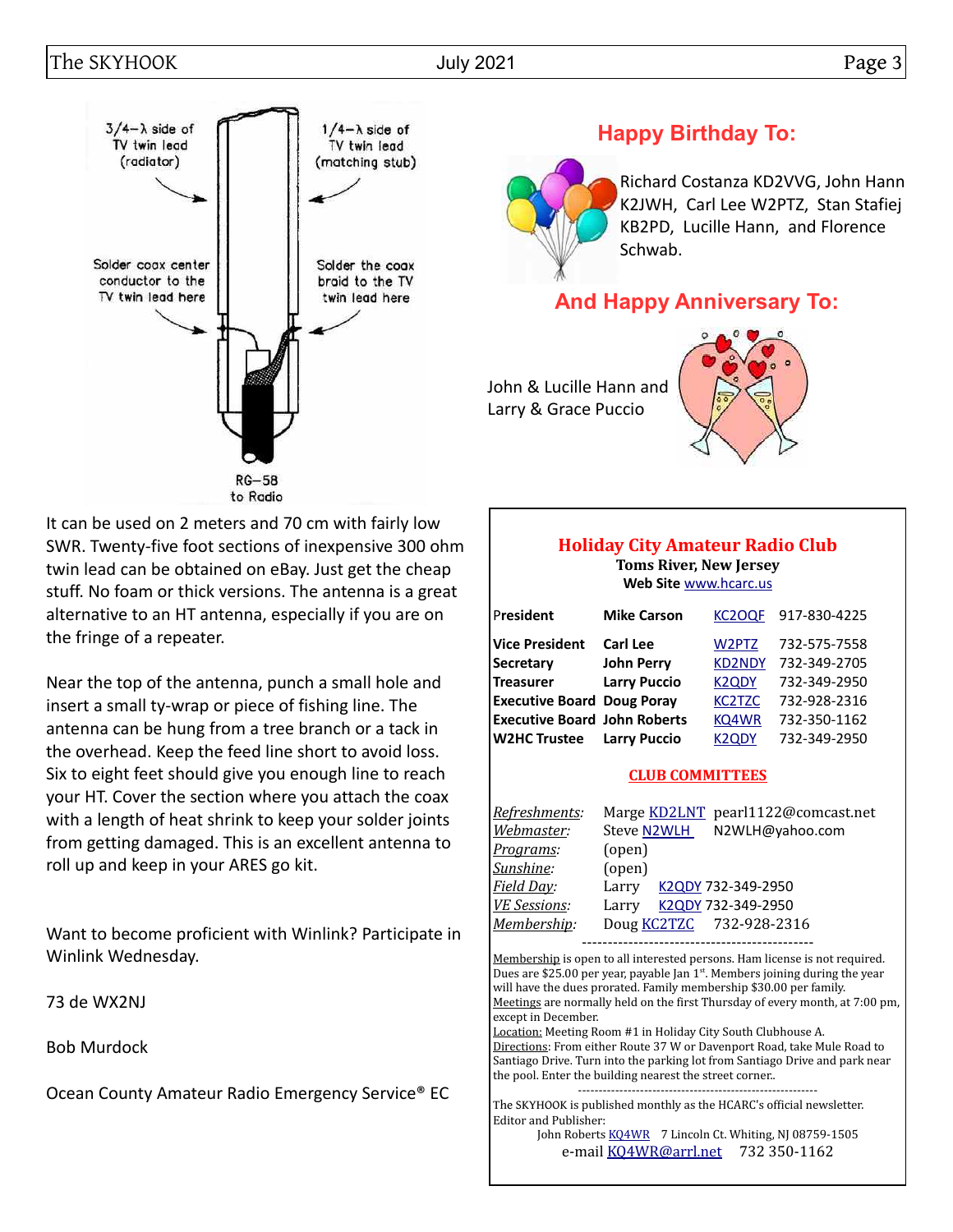# **Larry Puccio K2QDY Worked:**

| DATE & TIME |       | FREQ   | MODE CALL |                  | LOCATION           | GRID          | <b>MILES</b> | <b>DIR</b> |
|-------------|-------|--------|-----------|------------------|--------------------|---------------|--------------|------------|
| 5/07/2021   | 00:33 | 7.017  | СW        | 9K2HS            | Kuwait             | LL49          | 6406         | NE         |
| 5/08/2021   | 18:01 | 14.015 | <b>CM</b> | YT5A             | Serbia             | <b>KN04</b>   | 4557         | <b>NE</b>  |
| 5/08/2021   | 18:04 | 14.011 | <b>CW</b> | M <sub>2</sub> G | England            | I091          | 3506         | <b>NE</b>  |
| 5/21/2021   | 21:19 | 14.014 | <b>CM</b> | LZ1MS            | Bulgaria           | <b>KN12</b>   | 4757         | <b>NE</b>  |
| 5/21/2021   | 21:36 | 14.015 | <b>CM</b> | OM8CW            | Slovak Republic    | J080          | 4192         | <b>NE</b>  |
| 5/21/2021   | 21:40 | 14.015 | <b>CM</b> | LZ1PM            | Bulgaria           | KN12          | 4757         | <b>NE</b>  |
| 5/30/2021   | 18:24 | 28.035 | <b>CM</b> | PT5T             | Brazil             | GG52rj        | 4956         | <b>SSE</b> |
| 6/07/2021   | 20:50 | 14.009 | <b>CM</b> | DK1NO            | Fed Rep of Germany | <b>J031</b>   | 3768         | <b>NE</b>  |
| 6/07/2021   | 20:56 | 14.01  | <b>CW</b> | E71A             | Bosnia-Herzegovina | <b>JN94</b>   | 4485         | <b>NE</b>  |
| 6/07/2021   | 21:05 | 14.01  | <b>CM</b> | SX200ME          | Greece             | <b>KM18</b>   | 4965         | <b>NE</b>  |
| 6/08/2021   | 00:23 | 14.025 | <b>CM</b> | HB9CVQ           | Switzerland        | JN37          | 3920         | NE         |
| 6/08/2021   | 21:38 | 14.013 | <b>CM</b> | DP7D             | Fed Rep of Germany | <b>J031</b>   | 3768         | NE         |
| 6/08/2021   | 21:43 | 14.014 | <b>CM</b> | UA5D             | European Russia    | K085sh        | 4738         | <b>NE</b>  |
| 6/08/2021   | 22:01 | 14.017 | <b>CM</b> | 5J85FJR          | Colombia           | FJ35          | 2415         | S          |
| 6/08/2021   | 22:08 | 14.012 | <b>CM</b> | LZ308WK          | Bulgaria           | KN12          | 4757         | <b>NE</b>  |
| 6/08/2021   | 22:15 | 14.025 | <b>CM</b> | HB9CVQ           | Switzerland        | <b>JN37</b>   | 3920         | <b>NE</b>  |
| 6/09/2021   | 00:28 | 14.027 | <b>CM</b> | KL7IDA           | WASILLA, AK        | BP83ck        | 3181         | ΝW         |
| 6/10/2021   | 22:42 | 14.018 | <b>CM</b> | OR40NOL          | Belgium            | J020          | 3704         | NE         |
| 6/10/2021   | 22:50 | 14.014 | <b>CM</b> | LZ3FA            | Bulgaria           | <b>KN12</b>   | 4757         | <b>NE</b>  |
| 6/10/2021   | 22:55 | 14.021 | <b>CM</b> | IQ2CJ            | Italy              | JN45on        | 4059         | <b>NE</b>  |
| 6/11/2021   | 00:27 | 14.021 | <b>CM</b> | JT1CO            | Mongolia           | <b>ON38</b>   | 6361         | N          |
| 6/11/2021   | 00:36 | 14.02  | <b>CM</b> | XE2I             | Mexico             | DL44ud        | 2354         | WSW        |
| 6/11/2021   | 00:59 | 14.012 | <b>CM</b> | SQ5LNU           | Poland             | K000          | 4349         | NE         |
| 6/11/2021   | 01:06 | 14.028 | <b>CW</b> | RW4K             | European Russia    | <b>KO85ss</b> | 4718         | <b>NE</b>  |
| 6/14/2021   | 21:04 | 14.014 | <b>CW</b> | LZ308WK          | Bulgaria           | <b>KN12</b>   | 4757         | <b>NE</b>  |
| 6/14/2021   | 21:08 | 14.027 | <b>CM</b> | LA3BO            | Norway             | JP50          | 3722         | NE         |
| 6/14/2021   | 21:38 | 14.012 | <b>CM</b> | <b>MOUNN</b>     | England            | I091          | 3506         | ΝE         |
| 6/14/2021   | 21:43 | 14.012 | <b>CM</b> | LW1EUD           | Argentina          | GF05uf        | 5266         | <b>SSE</b> |
| 6/19/2021   | 15:05 | 14.04  | <b>CM</b> | JH7XGN           | Japan              | QM09fe        | 6549         | <b>NNW</b> |
| 6/19/2021   | 15:15 | 14.037 | <b>CW</b> | JH2GEX           | Japan              | <b>PM95</b>   | 6783         | <b>NNW</b> |

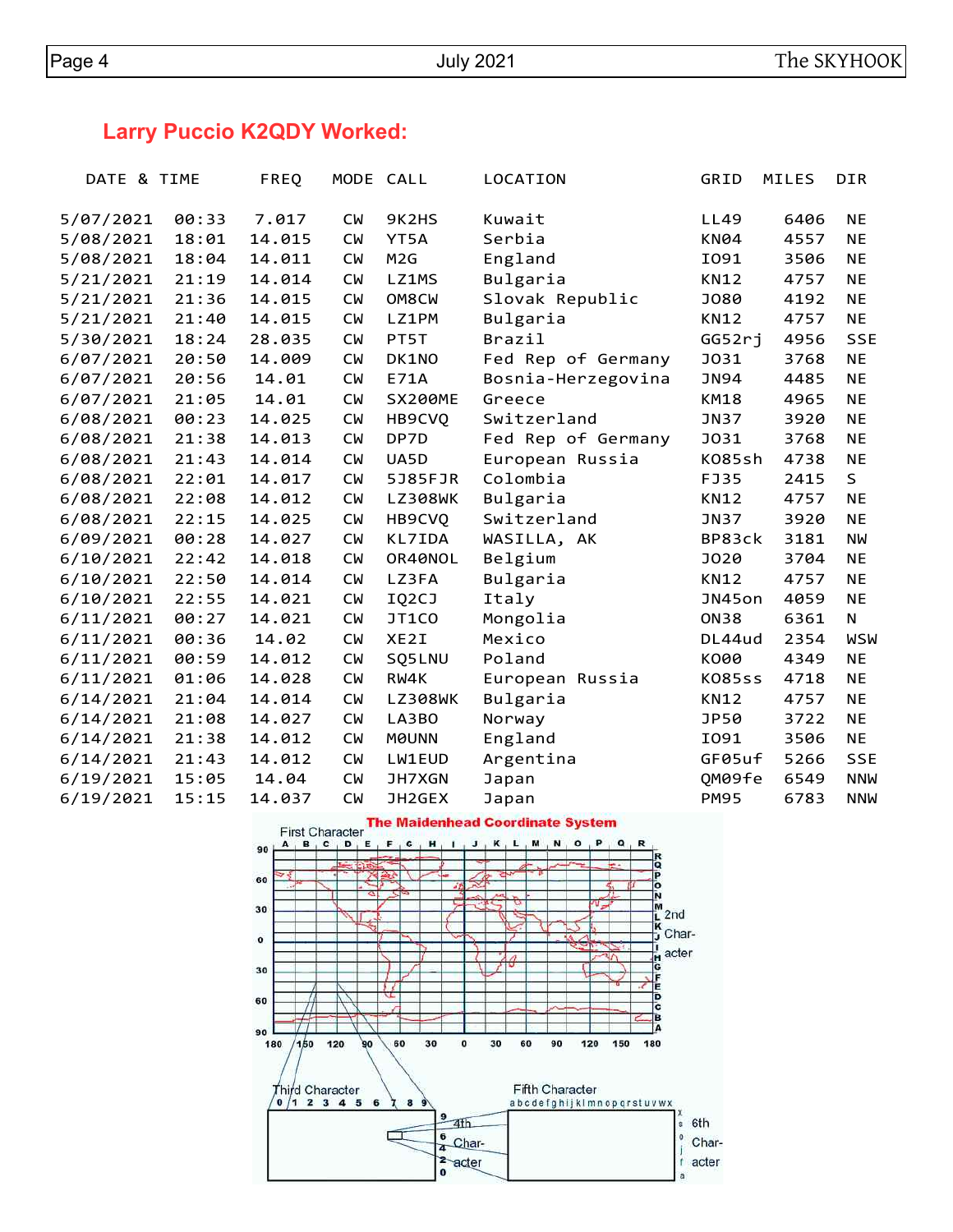# **RF Exposure Calculations**

First, there's the easy way. the Lake Washington Ham Club has a calculator on line programmed to do the calculations for you. You need to know the Peak Envelope Power (PEP), in Watts that your transmitter sends to the antenna, the Mode of modulation you're using, the typical Length of your Transmissions, and the typical amount of time Between transmissions in a contact, and either the type of Antenna you are using or its dBi rating.

You need to run two calculations for each band of each station you have. One set for yourself and others in the shack, and another set for the general public.

Each report should show the station callsign, control operator, date of report, antenna location, antenna type, transmitter power (PEP), modulation mode, frequency band, calculated safe distance for general population, calculated safe distance for control operator, a reference to the method of calculation, and the control operator's signature.

The Website is www.lakewashingtonhamclub.org

To do the calculations yourself, look up the Antenna Gain Factor in Table 2. If you know the gain in dBi, it's  $10^{6}$ (G/10), where G is the gain in dBi.

Estimate the Duty Factor. That depends on the duty factor of your modulation mode, times how long your actually transmitting divided by how long you're engaged in the contact. For normal SSB contacts, SSB is 20% power, but only half the time, so the duty factor is 0.1. For CW it's 40% power, so the duty factor would be 0.2. For an FM contact, it's full power when transmitting, so the duty factor is about 0.5 unless it's a repeater.

The exposure limit (S) depends on the frequency (f). See Table 1A for exposure limits in the shack, and Table 1B for the limits for the general public.

Multiply the PEP Power by the Duty Factor, then by the Antenna Factor, then divide by the Exposure Limit.

## **Table 1 from FCC OST/OET Bulletin 65**

| (A) Limits for Controlled Environment |                        |                       |  |  |  |  |  |  |
|---------------------------------------|------------------------|-----------------------|--|--|--|--|--|--|
| <b>Freq Range</b>                     | <b>Pwr Density</b>     | <b>Averaging Time</b> |  |  |  |  |  |  |
| <b>MHz</b>                            | $mW/cm^2$              | <b>Minutes</b>        |  |  |  |  |  |  |
| $0.3 - 3.0$                           | 100                    | 6                     |  |  |  |  |  |  |
| $3.0 - 30$                            | 900 / F <sup>1</sup> 2 | 6                     |  |  |  |  |  |  |
| $30 - 300$                            |                        | 6                     |  |  |  |  |  |  |
| $300 - 1500$                          | F / 300                | 6                     |  |  |  |  |  |  |
| 1500 - 100,000                        | 5                      | Բ                     |  |  |  |  |  |  |

#### (B) Limits for Uncontrolled Environment

| <b>Freq Range</b> | <b>Pwr Density</b>     | <b>Averaging Time</b> |
|-------------------|------------------------|-----------------------|
| <b>MHz</b>        | $mW/cm^2$              | <b>Minutes</b>        |
| $0.3 - 1.34$      | 100                    | 30                    |
| $1.34 - 30$       | 180 / F <sup>1</sup> 2 | 30                    |
| $30 - 300$        | 0.2                    | 30                    |
| $300 - 1500$      | F / 1500               | 30                    |
| 1500 - 100,000    |                        | 30                    |

### **Table 2. Antenna Gain Factors**

| Antenna Type                   | <b>AntGainFactor</b>  |
|--------------------------------|-----------------------|
|                                | (power ratio, not dB) |
| 1/4 Wave Vertical (1 dBi)      | 1.3                   |
| 1/2 Wave Horizontal (2.15 dBi) | 1.6                   |
| 5/8 Wave Vertical (4 dBi)      | 2.5                   |
| 2 Wave Horizontal (6.5 dBi)    | 4.5                   |
| 4 Wave Horizontal (7.5 dBi)    | 5.6                   |
| 2 Element Yagi (6 dBi)         | 4.0                   |
| 3 Element Yagi (7.2 dBi)       | 5.2                   |
| 4 Element Yagi (8.3 dBi)       | 6.8                   |
| 5 Element Yagi (9.4 dBi)       | 8.7                   |
| 8 Element Yagi (13.2 dBi)      | 21                    |
| 10 Element Yagi (14.8 dBi)     | 30                    |
| 17 Element Yagi (16.8 dBi)     | 48                    |
| Compact Tuned Loop (2.15 dBi)  | 1.6, but see note 1   |
| 1/4 Wave Square Loop (3.3 dBi) | 2.1                   |
| 1/4 x 1/2 Wave Loop (4.3 dBi)  | 2.7                   |

#### See Note 1.

 Then multiply by 0.21928, to include the 2.56 EPA ground reflection, and to change milliwatts to watts and square centimeters to square feet. Finally, the "safe distance", in feet, is the square root of that.

**Note 1:** Very compact antennas also emit strong but very local RF electric and magnetic fields, which can be harmful.

**Note 2:** 2.56\*1000/((2.54\*12)^2)\*4 \*pi)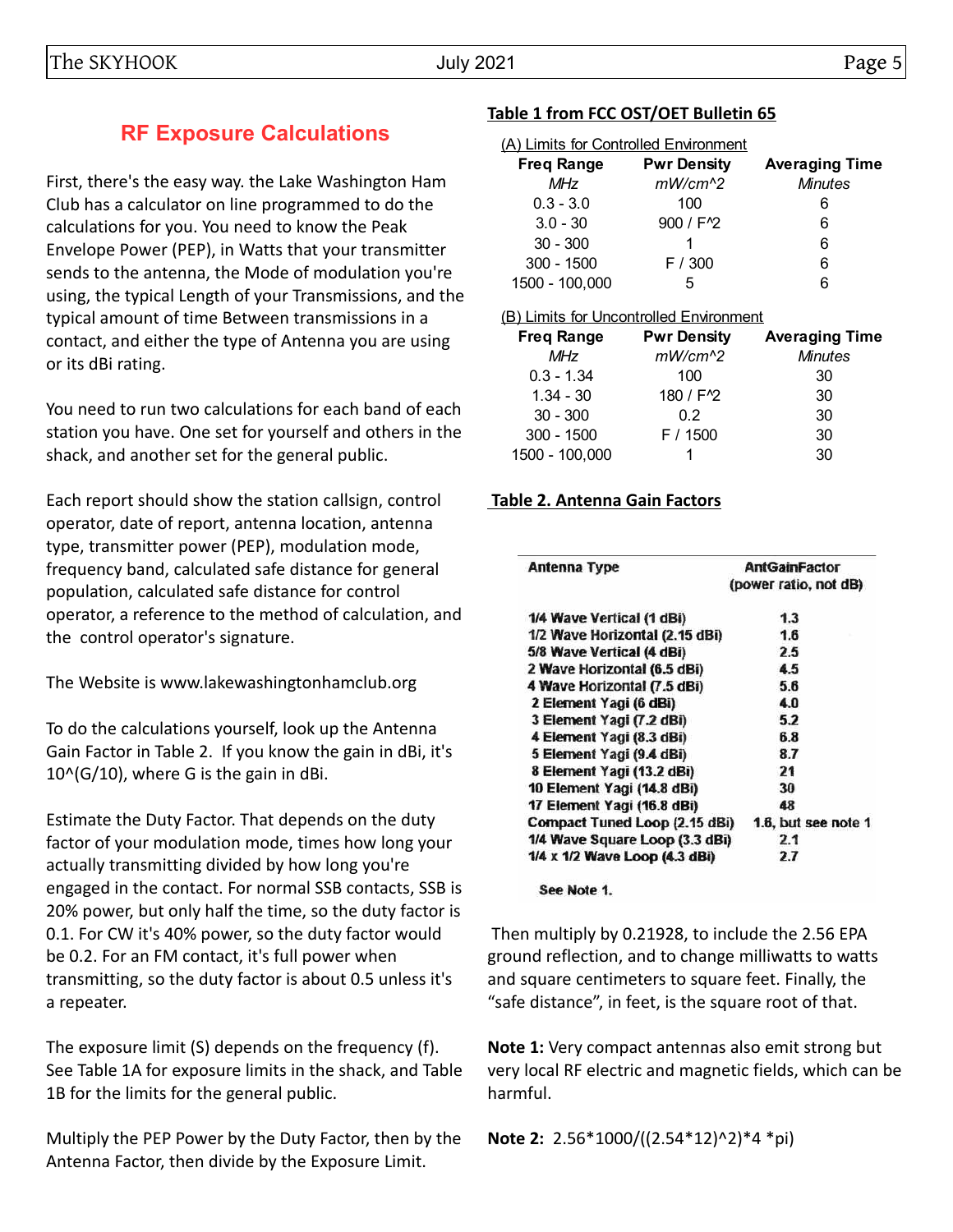

| <b>July</b>                         |               |                                                                    |                                                   |                                                                       |        |                         |  |
|-------------------------------------|---------------|--------------------------------------------------------------------|---------------------------------------------------|-----------------------------------------------------------------------|--------|-------------------------|--|
| <b>Sunday</b>                       | <b>Monday</b> | <b>Tuesday</b>                                                     | Wednesday                                         | Thursday                                                              | Friday | <b>Saturday</b>         |  |
|                                     |               |                                                                    |                                                   | $\overline{\mathbf{1}}$<br><b>HCARC</b><br><b>ZOOM Mtg</b><br>7:00 PM | 2      | $\overline{\mathbf{3}}$ |  |
| <b>l</b> 4<br>Indepen-<br>dance Day | 5             | 6                                                                  | 7<br>8:30PM ARES<br>449.825 voice<br>net PL131.8  | 8                                                                     | 9      | 10                      |  |
| 11                                  | 12            | 13                                                                 | 14<br>8:30PM ARES<br>145.170 voice<br>net PL131.8 | 15                                                                    | 16     | 17                      |  |
| 18                                  | 19            | 20<br>7:00 License<br>Exams, for<br>appoint email<br>N2LD@arrl.net | 21<br>8:30PM ARES<br>449.825 voice<br>net PL131.8 | 22                                                                    | 23     | 24                      |  |
| 25                                  | 26            | 27                                                                 | 28<br>8:30PM ARES<br>145.170 voice<br>net PL131.8 | 29                                                                    | 30     | 31                      |  |